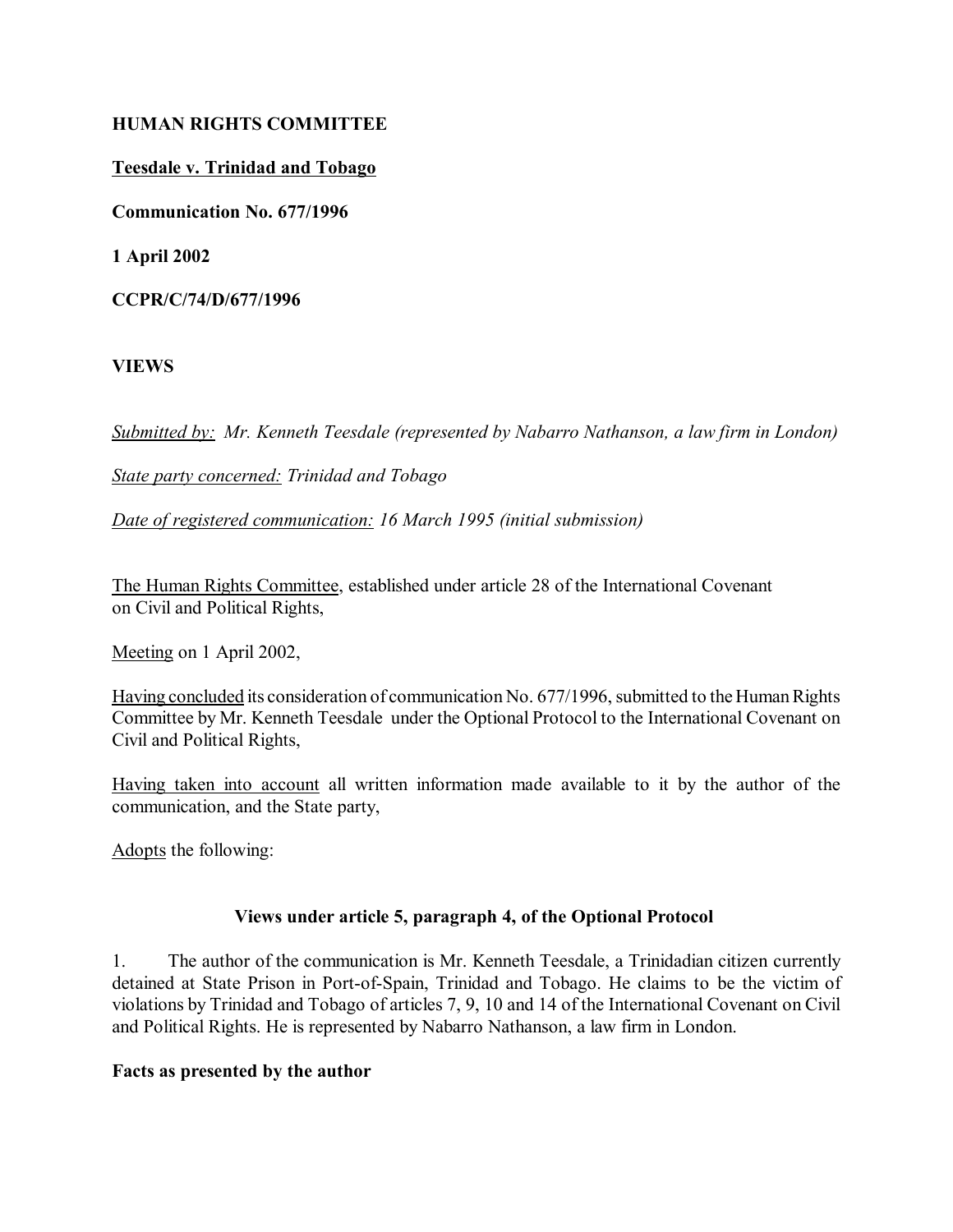2.1 On 28 May 1988, the author was detained by the police and taken to hospital. On 31 May 1988 he was discharged from the hospital and on 2 June 1988 he was formally charged with the murder of his cousin "Lucky" Teesdale on 27 May 1988. After a trial, which started on 6 October 1989, the author was convicted and sentenced to death on 2 November 1989 by the San Fernando Assizes Court. He applied for leave to appeal against conviction and sentence. The Court of Appeal of Trinidad and Tobago dismissed the author's appeal on 22 March 1994, with reasons given on 26 October 1994. On 13 March 1995, the Judicial Committee of the Privy Council dismissed his petition for special leave to appeal. On 8 March 1996, a warrant for execution on 13 March was read out to the author. On 11 March, the author filed a constitutional motion to the High Court against the execution; the High Court granted a stay of execution. The Attorney General withdrew the case from the High Court and presented it before the Advisory Committee on the Power of Pardon. On 26 June, the author was informed that the President had commuted his death sentence to 75 years imprisonment with hard labour. It is submitted that all domestic remedies have been exhausted.

2.2 The case for the prosecution was that the author, in the presence of one Mr. E Stewart and S. Floyd, assaulted his cousin, hitting him several times with a cutlass and causing his death by haemorrhage shock. At the trial, two witnesses, Mr. Stewart and Mr. Floyd gave evidence for the prosecution that, on 27 May 1988, the author approached the deceased who was working at an illegal distillery of 'bush rum'. The witnesses were sitting on a log next to the distillery drinking rum. The author for no apparent reason pulled out a cutlass and proceeded to hack his cousin to death. Stewart and Floyd both ran from the scene but did not raise alarm nor did either of them report to the police. The deceased's body was found later the same day some 400 yards away from the distillery.

2.3 An investigating police officer gave evidence at the trial that in the evening of 27 May 1988, after having received a report concerning the incident, he saw the author in the street, who then ran away. The officer added that he did not observe any wounds on the author at the time. He said he saw him next the following morning in front of the police station, sitting in the tray of a truck with his hands tied together with a piece of rope and bleeding from a wound in the back of his head and also on his right arm. Upon demand by the police officer, the author told him that he received the wounds earlier that morning and that villagers brought him to the police station.

2.4 The author made an unsworn statement from the dock, admitting that he had been with the deceased and the witnesses in the afternoon of 27 May 1988. He stated that an argument arose between the deceased and Stewart, upon which Stewart threatened the deceased with a cutlass. The author tried to intervene and received a blow at his right elbow, whereupon he fled the scene. Then he fell and his next recollection was that he awoke in the bush the following morning. He then stopped a van, which took him to the police station. The driver treated the author's wounds with pieces of clothes. Upon arrival, he was taken to the hospital.

# **The complaint**

3.1 The author claims that he is a victim of a violation of articles 7 and 10, paragraph 1, of the Covenant. Between the date of the arrest and the date of his trial the author was remanded in custody for almost one and a half years. During that time he was in a cell (12 x 8 ft.) in which conditions were totally unsanitary, as there was no sunlight, no air, the men had to urinate and defecate anywhere in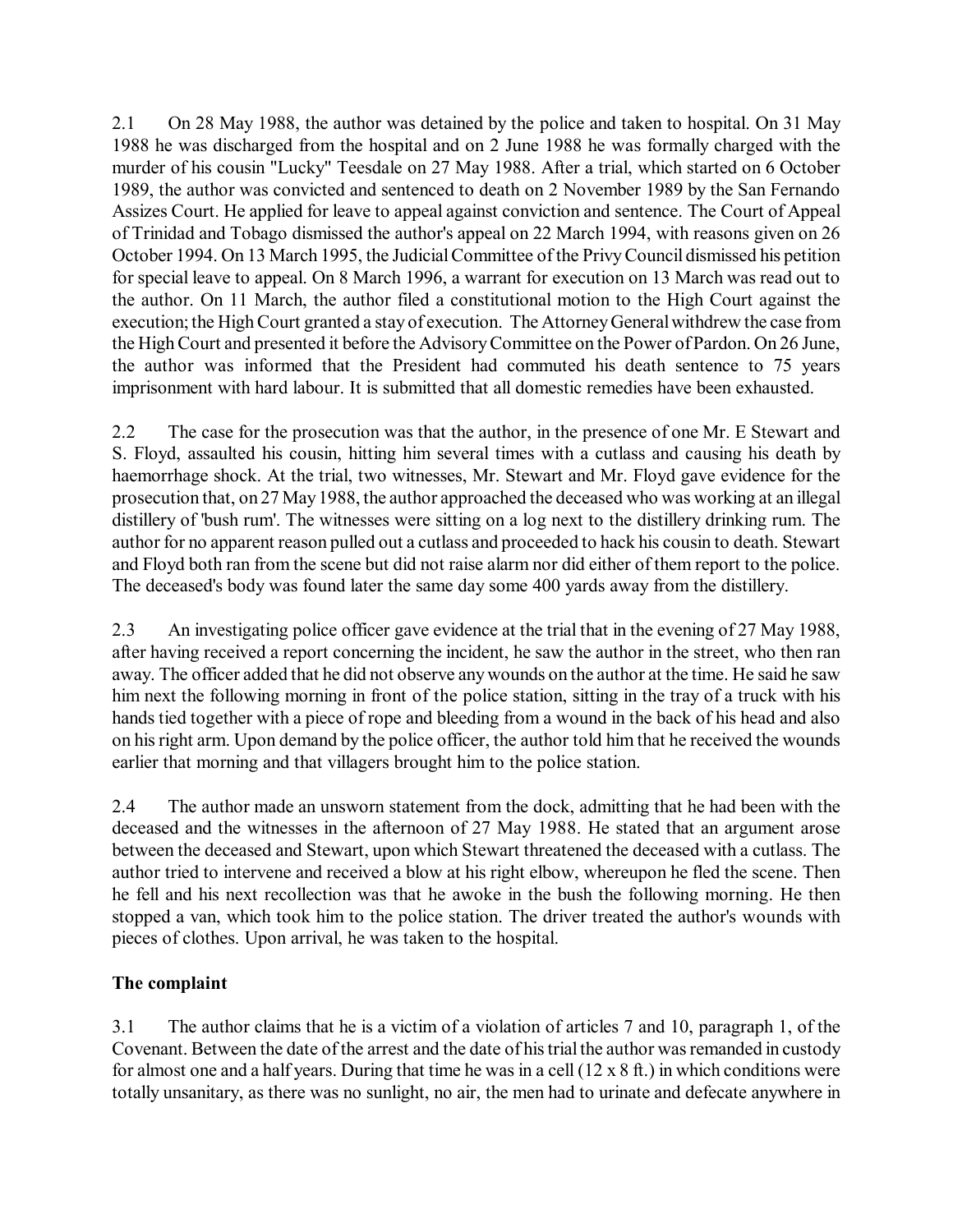the cell, no bedding, nowhere to wash. After being sentenced to death, he has been detained in similar surroundings (10 x 8 ft.) with a light bulb directly overhead, which is kept on day and night. The author claims that he does not get any visitors and lacks privacy. He is handcuffed and placed in a box (3 x 3 ft.) when he consults his attorney. During the interview at least two guards are standing directly behind the attorney. Furthermore, the author was denied an eye test until September 1996, even though his glasses did not fit since 1990. The author claims that he was prevented by the prison authorities to pick up his new glasses in person and that the glasses he received as prescribed do not sufficiently correct his sight.

3.2 It is also submitted that the long period of detention on death row constitutes a violation of article 7.

3.3 Furthermore, the author claims that he is a victim of a violation of articles 9, paragraph 3, and 14, paragraph 3 (c), since he was held for almost one and a half years in custody before being brought to trial on 6 October 1989.

3.4 It is further submitted that the author was deprived of his rights under article 14 of the International Covenant on Civil and Political Rights. In this context, the author submits that he should not have been prosecuted, since important facts had not been investigated and the evidence was not sufficient to convict him. In particular, he submits that no trail of blood was found between the distillery and the place where the corpse was found. Furthermore, at the time of arrest on 28 May 1988, the author was told that he was detained in order to assist the police in the investigation.

3.5 It is further alleged that the jury was misdirected by the judge on the evidence given by the witness Stewart, since the judge failed to give a corroboration warning although the witness had an obvious self-interest. Also, the Judge did not leave the issue of the impact of drunkenness upon the charge to the Jury, although there was sufficient evidence that the deceased and the witnesses were drunk at the time of the incident. It is further submitted that the judge's summing-up was highly prejudicial to the author.

3.6 It is submitted that the author never saw an attorney before the day of the trial. During the trial, legal assistance by way of legal aid was ordered and the attorneys advised the author to give unsworn evidence from the dock, threatening to withdraw from the case if he did not. This is said to constitute a violation of article 14, paragraph 3 (b) and (d).

3.7 As regards the appeal, it is submitted that, in December 1993, the author was assigned a legal aid attorney whom he did not want to represent him, since that attorney was just out of law school and did not know the case at all. Although, reportedly, the author informed the legal aid authorities of his objections, counsel continued to represent him, but never consulted with him. The author had no opportunity to give instructions to his attorney and was not present at the appeal hearing. It is therefore submitted that the author has been deprived of an effective appeal in violation of article 14 (5).

3.8 It is stated that the same matter has not been submitted to another procedure of international investigation or settlement.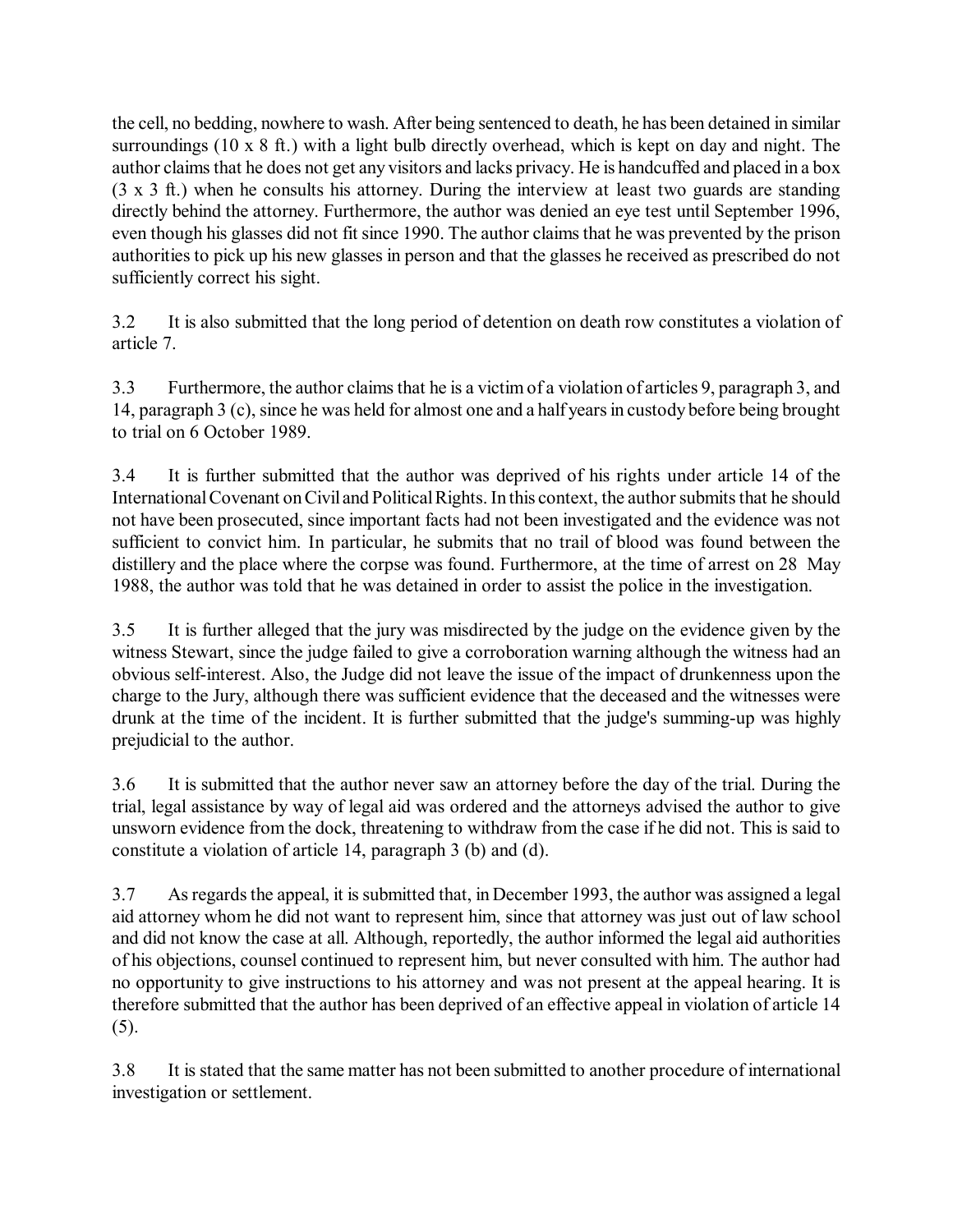3.9 With regard to the commutation of his death sentence in June 1996, the author complains that the decision of the President to sentence him to 75 years of imprisonment with hard labour was unlawful and discriminatory. The author refers to the decision of the Judicial Committee of the Privy Council in the cases of *Earl Pratt and Ivan Morgan* and of *Lincoln Anthony Guerra*, and claims that his sentence should have been commuted to life imprisonment. The author submits that 53 other prisoners, who had been on death row for murder for more than five years, saw their sentence commuted to life imprisonment, which according to the author, means that they will be released after an average period of 12 to 15 years, whereas such parole is not available to him.

# **Issues and proceedings before the Committee**

# **Consideration of admissibility**

4. The communication was transmitted to the State party on 12 January 1996, and the State party was requested to make any submission relevant to the admissibility of the communication, not later than 12 March 1996. On 4 October 1996, the State party informed the Committee that the death sentence in the case of the author and in four other cases pending before the Committee had been commuted to a term of imprisonment with hard labour for a period of seventy-five years. No observations concerning the admissibility of the communication were received, despite a reminder sent to the State party on 20 November 1997.

5.1 At its sixty-fourth session in October 1998 the Committee considered the admissibility of the communication.

5.2 The Committee ascertained, as required under article 5, paragraph 2(a), of the Optional Protocol, that the same matter was not being examined under another procedure of international investigation or settlement.

5.3 With regard to the requirement of exhaustion of domestic remedies, the Committee noted that the author appealed his conviction and that the Judicial Committee of the Privy Council rejected his application for special leave to appeal and that domestic remedies had been exhausted.

5.4 With regard to the author's claim that the judge's instructions to the jury were inadequate, the Committee referred to its prior jurisprudence and reiterated that it is generally not for the Committee, but for the appellate courts of States parties, to review specific instructions to the jury by the trial judge, unless it can be ascertained that the instructions to the jury were manifestly arbitrary or amounted to a denial of justice. The material before the Committee and the author's allegations did not show that the trial judge's instructions or the conduct of the trial suffered from such defects. Accordingly, this part of the communication was inadmissible, as the author has failed to forward a claim within the meaning of article 2 of the Optional Protocol.

6. On 23 October 1998 the Human Rights Committee declared the communication admissible, insofar as it may raise issues under articles 7 and 10, paragraph 1, of the Covenant, concerning the conditions of the author's detention, both before and after conviction; under article 7, concerning the warrant for the author's execution after he had spent over six years on death row and after the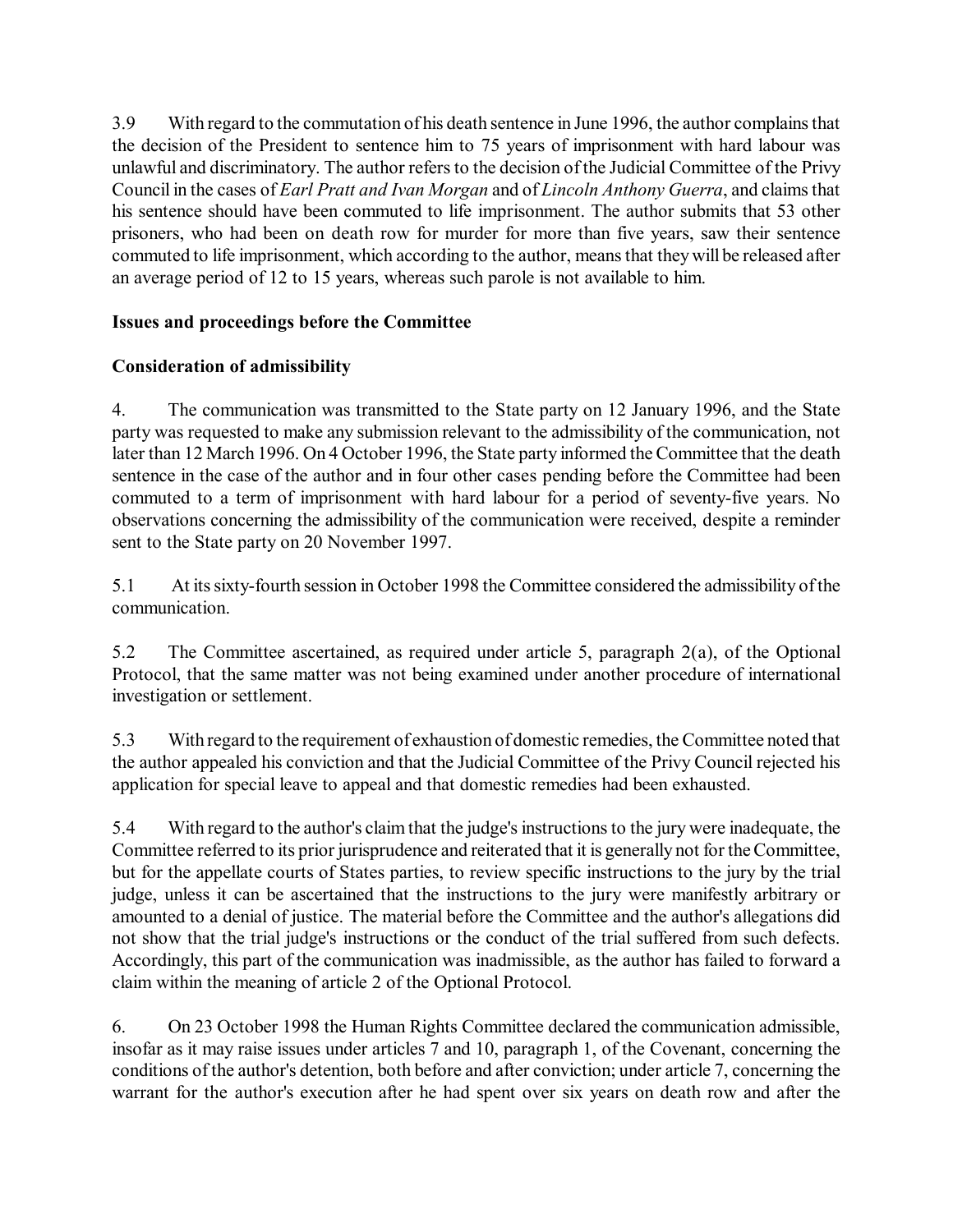judgment of the Privy Council in *Pratt and Morgan*; under articles 9, paragraph 3, and 14, paragraph 3(c), concerning the delays in bringing the author to trial and in hearing his appeal; article 14, paragraphs 3(b) and (d) and 5, concerning his representation at trial and at appeal; and article 26, concerning the author's claim that he is a victim of discrimination because of the sentence imposed upon him after commutation.

# **Consideration of the merits**

7. In several letters received after the case has been declared admissible, the author repeated his earlier claims.

8.1 On 27 November 1998, 3 August 2000, 11 October 2001, the State party was requested to submit to the Committee information on the merits of the communication. The Committee notes that this information has not been received.

8.2 The Human Rights Committee has considered the present communication in the light of all information made available by the parties, as provided for in article 5, paragraph 1, of the Optional Protocol.

8.3 The Committee regrets that the State party has not provided any information with regard to the substance of the author's claims. The Committee recalls that it is implicit in the Optional Protocol that States parties make available to the Committee all information at their disposal. In the absence of a reply from the State party, due weight must be given to the author's allegations, to the extent that they are substantiated.

9.1 With regard to the conditions of the author's detention at State Prison, Port-of-Spain, both before and after conviction, the Committee notes that in his different submissions the author made specific allegations, in respect of the deplorable conditions of detention (see 3.1 above). The Committee recalls its earlier jurisprudence that certain minimum standards regarding the conditions of detention must be observed and that it appears from the author's submissions that these requirements were not met during the author's detention since 28 May 1988. In the absence of any response from the State party, the Committee must give due weight to the allegations of the author. Consequently, the Committee finds that the circumstances described by the author disclose a violation of articles 10, paragraph 1, of the Covenant. In the light of this finding in respect of article 10, a provision of the Covenant dealing specifically with the situation of persons deprived of their liberty and encompassing for such persons the elements set out generally in article 7, is not necessary to consider separately the claims arising under article 7.

9.2 Concerning the warrant for the author's execution after he had spent over six years on death row, the Committee reaffirms its jurisprudence that prolonged delays in the execution of a sentence of death do not, *per se*, constitute cruel, inhuman or degrading treatment. The Committee, therefore, finds that the facts before it, in the absence of further compelling circumstances, do not disclose a violation of article 7 of the Covenant.

9.3 With regard to the delays in bringing the author to trial, the Committee notes that the author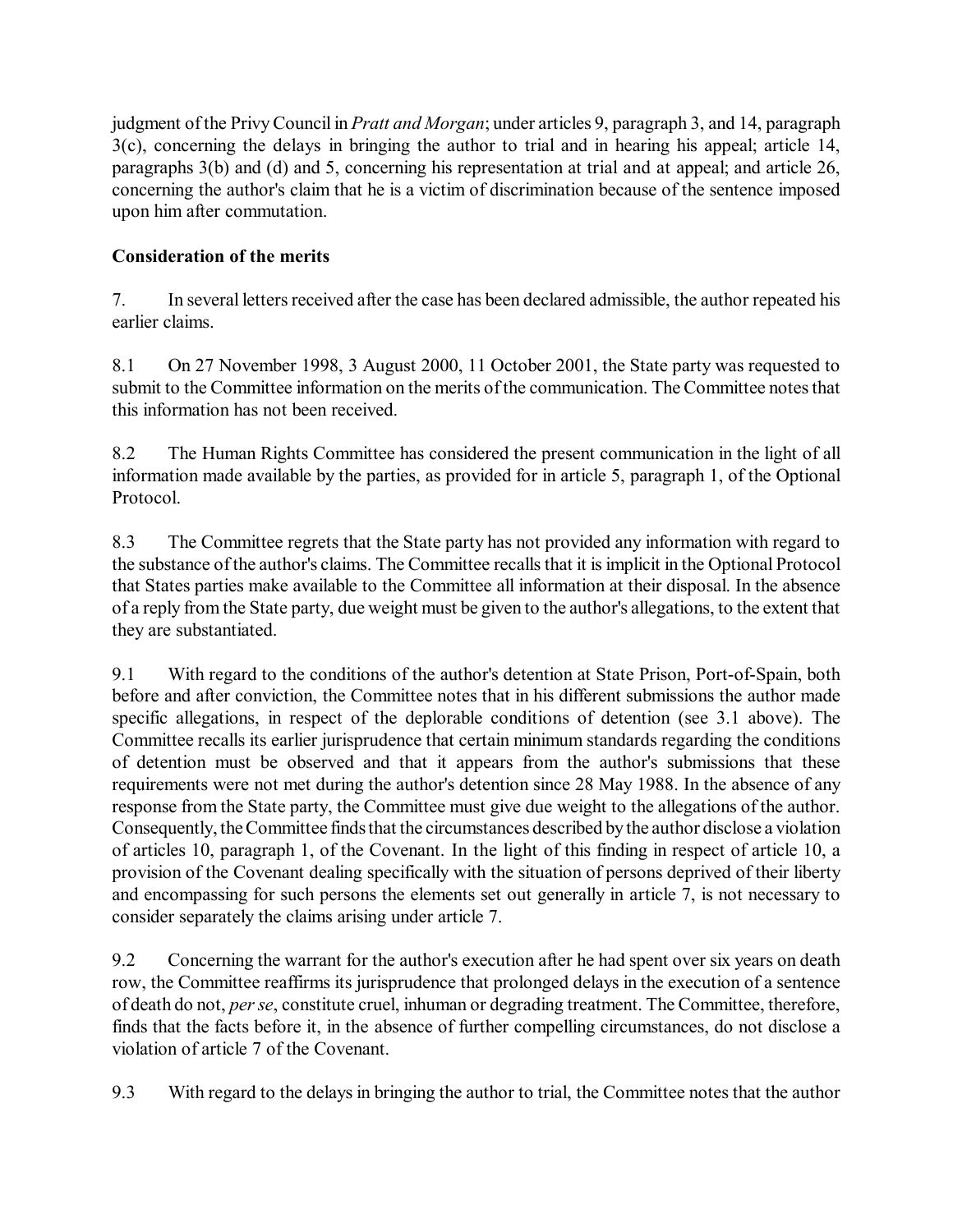was detained on 28 May 1988 and formally charged with murder on 2 June 1988. His trial began on 6 October 1989 and he was sentenced to death on 2 November 1989. Under article 9, paragraph 3, of the Covenant anyone arrested or detained on a criminal charge shall be entitled to trial within a reasonable time. It appears from the transcript of the trial before the San Fernando Assize Court that all evidence for the case of the prosecution was gathered by 1 June 1988 and no further investigations were carried out. The Committee is of the view that in the context of article 9, paragraph 3, in the specific circumstances of the present case and in the absence of any explanation for the delay by the State party, the length of time that the author was in pre-trial detention is unreasonable and, therefore, constitutes a violation of this provision.

9.4 With regard to the delays in hearing the author's appeal, the Committee notes that he was convicted on 2 November 1989 and that his appeal was dismissed on 22 March 1994. The Committee recalls that all stages of the procedure must take place 'without undue delay' within the meaning of article 14, paragraph 3 (c). Furthermore, the Committee recalls its previous jurisprudence that article 14, paragraph 3 (c), should be strictly observed in any criminal procedure. In the absence of an explanation by the State party, the Committee, therefore, finds that a delay of four years and five months between the conviction and the dismissal of his appeal constitutes a violation of article 14, paragraph 3 (c), of the Covenant in this regard.

9.5 Concerning the author's representation at trial, the Committee notes that counsel was not assigned to him until the day of the trial itself. The Committee recalls that article 14, paragraph 3 (b), provides that the accused must have time and adequate facilities for the preparation of his defence. Therefore, the Committee finds that article 14, paragraph 3 (b), was violated.

9.6 The author further claims that at the Appeals Court he was assigned a legal aid attorney, whom he rejected as his representative. Article 14, paragraph 3 (d), stipulates the right to defend oneself in person or through legal assistance of his own choosing. However, the Committee recalls its previous jurisprudence that an accused is not entitled to choice of counsel if he is being provided with a legal aid lawyer, and is otherwise unable to afford legal representation. Therefore, the Committee finds that article 14, paragraph 3 (d), was not violated in the present case.

9.7 Furthermore, the author claims that he was deprived of an effective appeal because he was represented by an attorney who never consulted him and to whom the author could give no instructions. In this connection the Committee considers that appeals are argued on the basis of the record and that it is for the lawyer to use his professional judgement in advancing the grounds for appeal, and in deciding whether to seek instructions from the defendant. The State party cannot be held responsible for the fact that the legal aid attorney did not consult with the author. In the circumstances of the instant case, the Committee is not in a position to find a violation of article 14, paragraph 3 (d) and 5, with regard to the author's appeals hearing.

9.8 Concerning the author's claim that he is a victim of discrimination because of the commutation of his death sentence to 75 years of imprisonment with hard labour, the Committee notes that according to information provided by the author, the State party in 1996 commuted death sentences of prisoners who had been on death row for more then five years to life imprisonment in 53 cases, on the basis of constitutional provisions on commutation of death sentences. The Committee recalls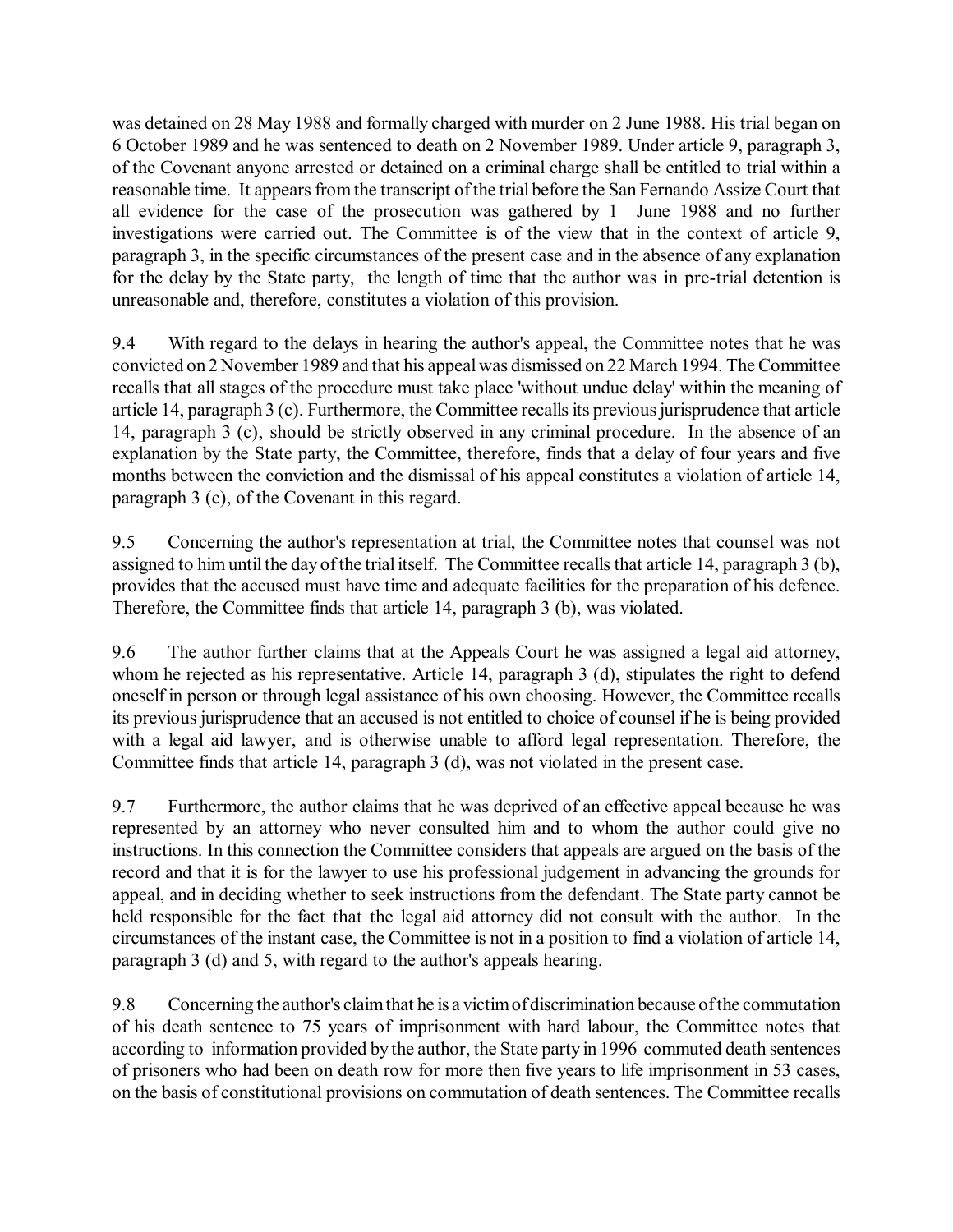its established jurisprudence that article 26 of the Covenant prohibits discrimination in law and in fact in any field regulated and protected by public authorities. The Committee considers that the decision to commute a death sentence and the determination of a term of imprisonment is within the discretion of the President and that he exercises this discretion on the basis of many factors. Although the author has referred to 53 cases where the death penalty was commuted to life imprisonment, he has not provided information on the number or nature of cases where death sentences were commuted to imprisonment with hard labor for a fixed term. The Committee is therefore unable to make a finding that the exercise of this discretion in the author's case was arbitrary and in violation of article 26 of the Covenant.

10. The Human Rights Committee, acting under article 5, paragraph 4, of the Optional Protocol to the International Covenant on Civil and Political Rights, is of the view that the facts before it disclose violations of articles 7; 9, paragraph 3; 10, paragraph 1; and 14, paragraphs 3 (b) and (c) of the Covenant.

11. Under article 2, paragraph 3, of the Covenant, Mr. Teesdale is entitled to an effective remedy, including compensation and consideration by the appropriate authorities of a reduction in sentence. The State party is under an obligation to ensure that similar violations do not occur in the future.

12. On becoming a State Party to the Optional Protocol, Trinidad and Tobago recognized the competence of the Committee to determine whether there has been a violation of the Covenant or not. This case was submitted for consideration before Trinidad and Tobago's denunciation of the Optional Protocol became effective on 27 June 2000; in accordance with article 12 (2) of the Optional Protocol it continues to be subject to the application of the Optional Protocol. Pursuant to article 2 of the Covenant, the State party has undertaken to ensure to all individuals within its territory or subject to its jurisdiction the rights recognized in the Covenant and to provide an effective and enforceable remedy in case a violation has been established. The Committee wishes to receive from the State party, within ninety days, information about the measures taken to give effect to the Committee's Views. The State party is also requested to publish the Committee's Views.

 $\mathcal{L}_\text{max}$ 

<sup>\*\*</sup> The following members of the Committee participated in the examination of the present communication: Mr. Abdelfattah Amor, Mr. Nisuke Ando, Mr. Prafullachandra Natwarlal Bhagwati, Ms. Christine Chanet, Mr. Maurice Glèlè Ahanhanzo, Mr. Louis Henkin, Mr. Ahmed Tawfik Khalil, Mr. Eckart Klein, Mr. David Kretzmer, Mr. Rajsoomer Lallah, Ms. Cecilia Medina Quiroga, Mr. Rafael Rivas Posada, Sir Nigel Rodley, Mr. Martin Scheinin, Mr. Ivan Shearer, Mr. Hipólito Solari Yrigoyen and Mr. Maxwell Yalden.

Individual opinions signed by Committee members Mr. David Kretzmer, Mr. Rajsoomer Lallah, Mr. Ivan Shearer and Mr. Hipólito Solari Yrigoyen are appended.

<sup>[</sup>Adopted in English, French and Spanish, the English text being the original version. Subsequently to be issued in Arabic, Chinese and Russian as part of the Committee's annual report to the General Assembly.]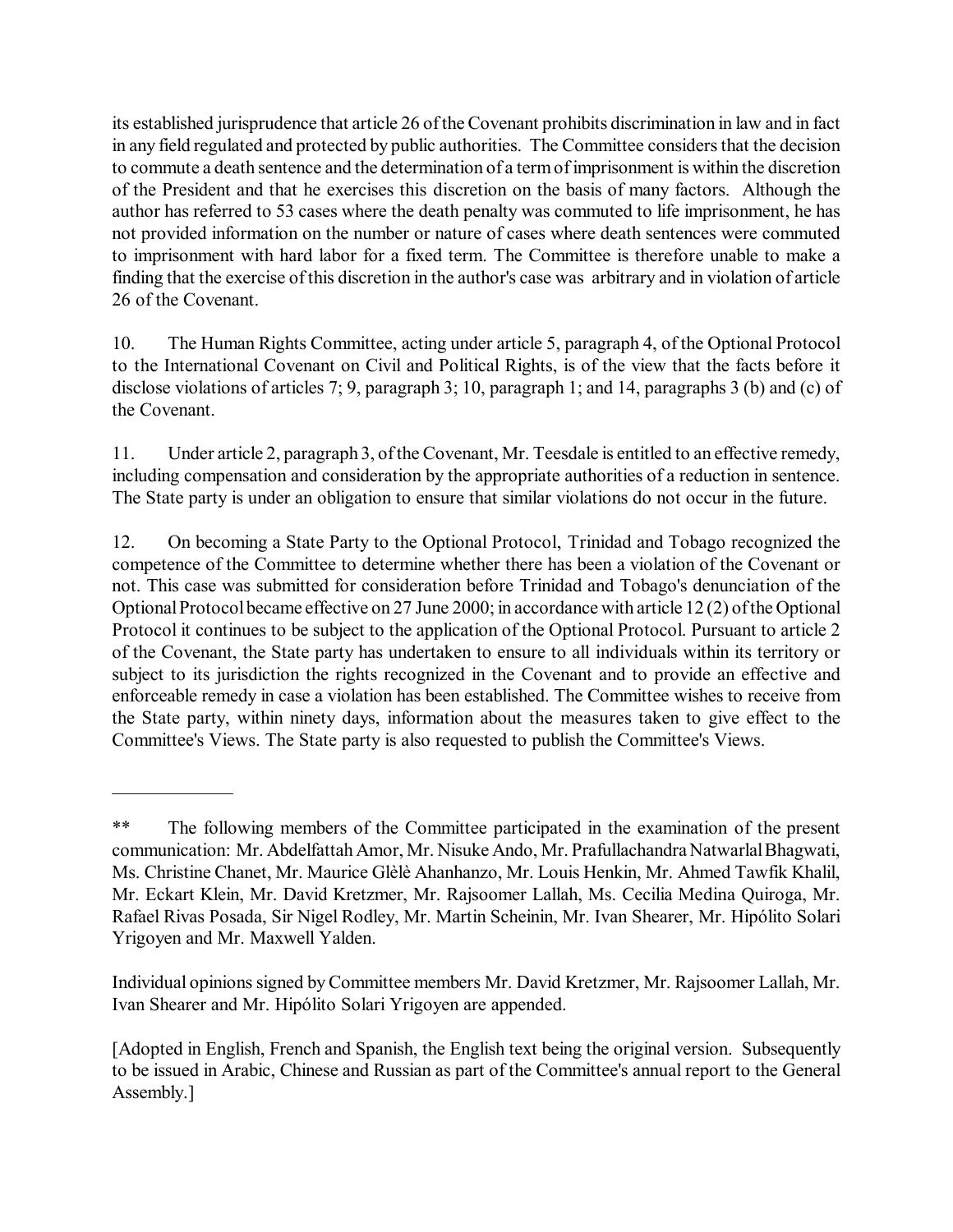#### **Appendix**

#### **Individual opinion by Committee member Mr. Rajsoomer Lallah (concurring)**

I agree with the views of the Committee but would wish to add some observations on the length of the term of imprisonment of 75 years to which the sentence of the author was commuted.

The author did not raise any issue on the possible impact of the commuted sentence, by reason of its length, on the author's rights and the State party's obligations under Article 10 (1) and (3) of the Covenant. The result is that the State party was not given an opportunity of responding to that issue and the Committee could not make a pronouncement on it.

The issue is nevertheless important as Article 10 (1) requires that all persons deprived of their liberty shall be treated with humanity and with respect for the inherent dignity of the human person. Would imprisonment for 75 years meet that standard?

Further, Article 10 (3) requires that the penitentiary system shall comprise treatment of prisoners the essential aim of which shall be their reformation and social rehabilitation. Both reformation and social rehabilitation assume that a prisoner will be released during his expected lifetime. Would the commuted sentence meet this requirement?

The State party may still wish to take these observations into account in considering the reduction of the sentence of the author.

[Signed] Rajsoomer Lallah

[Done in English, French and Spanish, the English text being the original version. Subsequently to be translated also in Arabic, Chinese and Russian as part of the Committee's annual report to the General Assembly.]

### **Individual Opinion by Committee Members Mr. David Kretzmer and Ivan Shearer (partly dissenting)**

In the present case the author claimed he was a victim of discrimination since his death sentence was commuted to 75 years' imprisonment with hard labour, while in the same year, the State party commuted the death sentences of 53 prisoners to life imprisonment. The State party did not contest these facts, nor did if offer any explanation as to the alleged difference in treatment between the author and the other persons who had been sentenced to death. While we accept that the power to grant a pardon or commutation of sentence is by its very nature subject to wide discretion and that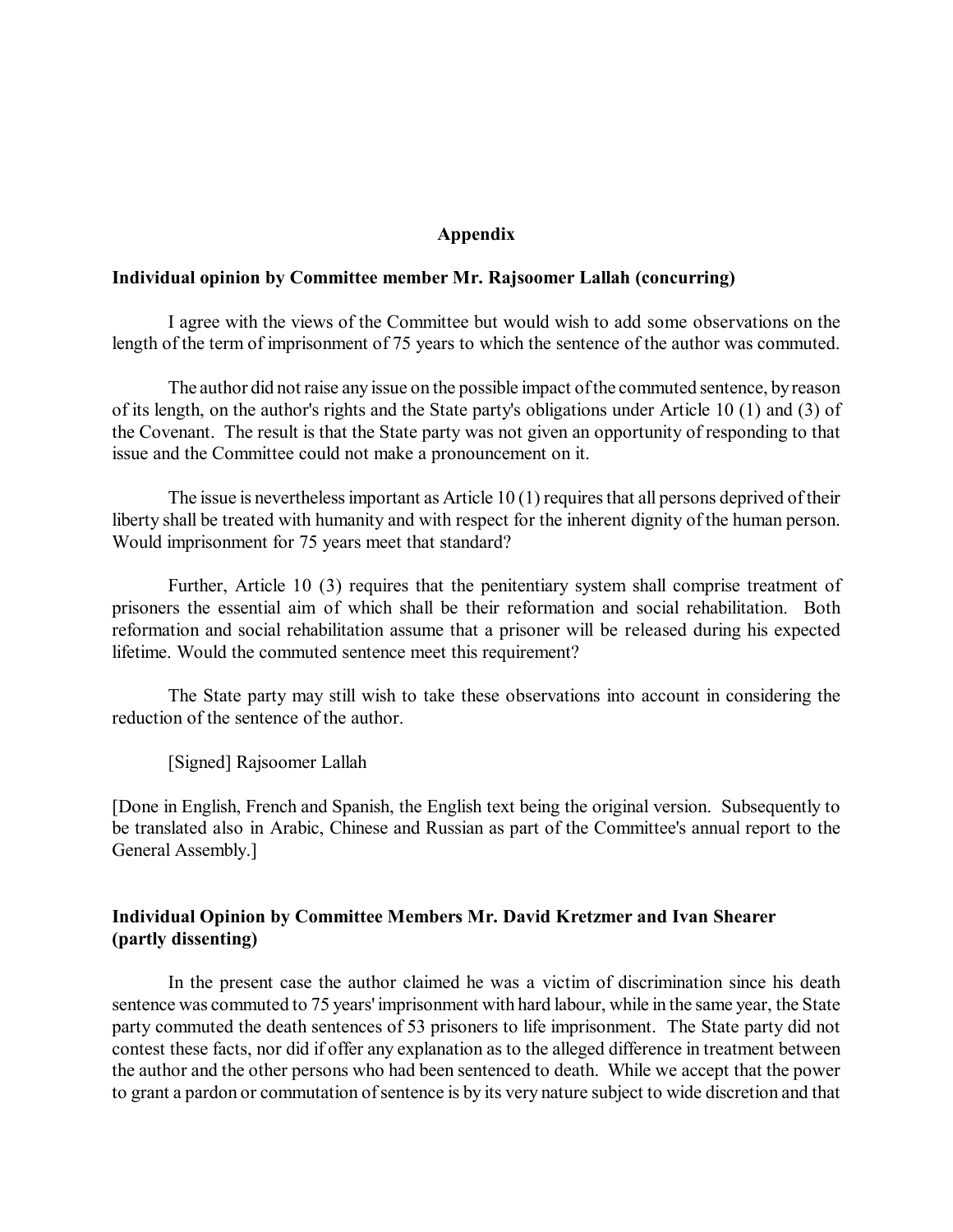its exercise will be based on various factors, this power, like any other governmental power, must be exercised in a non-discriminatory manner so as to ensure the right of all individuals to equality before the law. Once the author had argued that he had been treated in a different way from people in a like situation, it was incumbent on the State party to show that the difference in treatment was based on reasonable and objective criteria. In our mind, in the absence of such an explanation by the State party the Committee should have held that the right of the author to equality before the law under article 26 of the Covenant was violated.

[Signed] David Kretzmer [Signed] Ivan Shearer

[Done in English, French and Spanish, the English text being the original version. Subsequently to be translated also in Arabic, Chinese and Russian as part of the Committee's annual report to the General Assembly.]

# **Individual Opinion by Committee Member Mr. Hipólito Solari Yrigoyen (partly dissenting)**

I disagree with the Committee's conclusions with regard to the present communication on the grounds set forth below.

The author claims that he is a victim of discrimination because his death sentence was commuted to 75 years of imprisonment with hard labour, whereas that same year the President of the State party, on the basis of sections 87-89 of the Constitution of the Republic of Trinidad and Tobago, commuted death sentences to life imprisonment in the cases of 53 prisoners who, like him, had been on death row for murder for more than five years. The difference between the commutation of the sentences lies in the fact that in the case of life imprisonment prisoners are eligible for parole, whereas such parole is not available in the case of commutation to 75 years of imprisonment. The State party has not contested the merits, but only the claim that there were 53 cases of commutation to life imprisonment, maintaining that there were somewhat fewer.

The Committee notes that the commutation or pardoning of a sentence in the State party is at the discretion of the President of the Republic. Commutation or pardon to reduce or annul a sentence imposed for one or more offences is a well-established legal tradition. In the Middle Ages absolute monarchs exercised the right to grant clemency, which, in modern legal systems, has devolved upon constitutional monarchs, presidents or other authorities of the highest rank in the executive institutions of a State. But this discretionary authority has undergone significant changes over time. While it is a prerogative of and may also be at the discretion of the holder of this authority, in this case the President of the Republic, the discretional element relates to the appropriateness of the decision; discretion is not absolute and must be based on reasonable criteria, founded in ethics and equity, so as to exclude arbitrariness.

The right in all cases to seek pardon or commutation of a sentence, recognized by the International Covenant on Civil and Political Rights in its article 6 (4), is an absolute right possessed